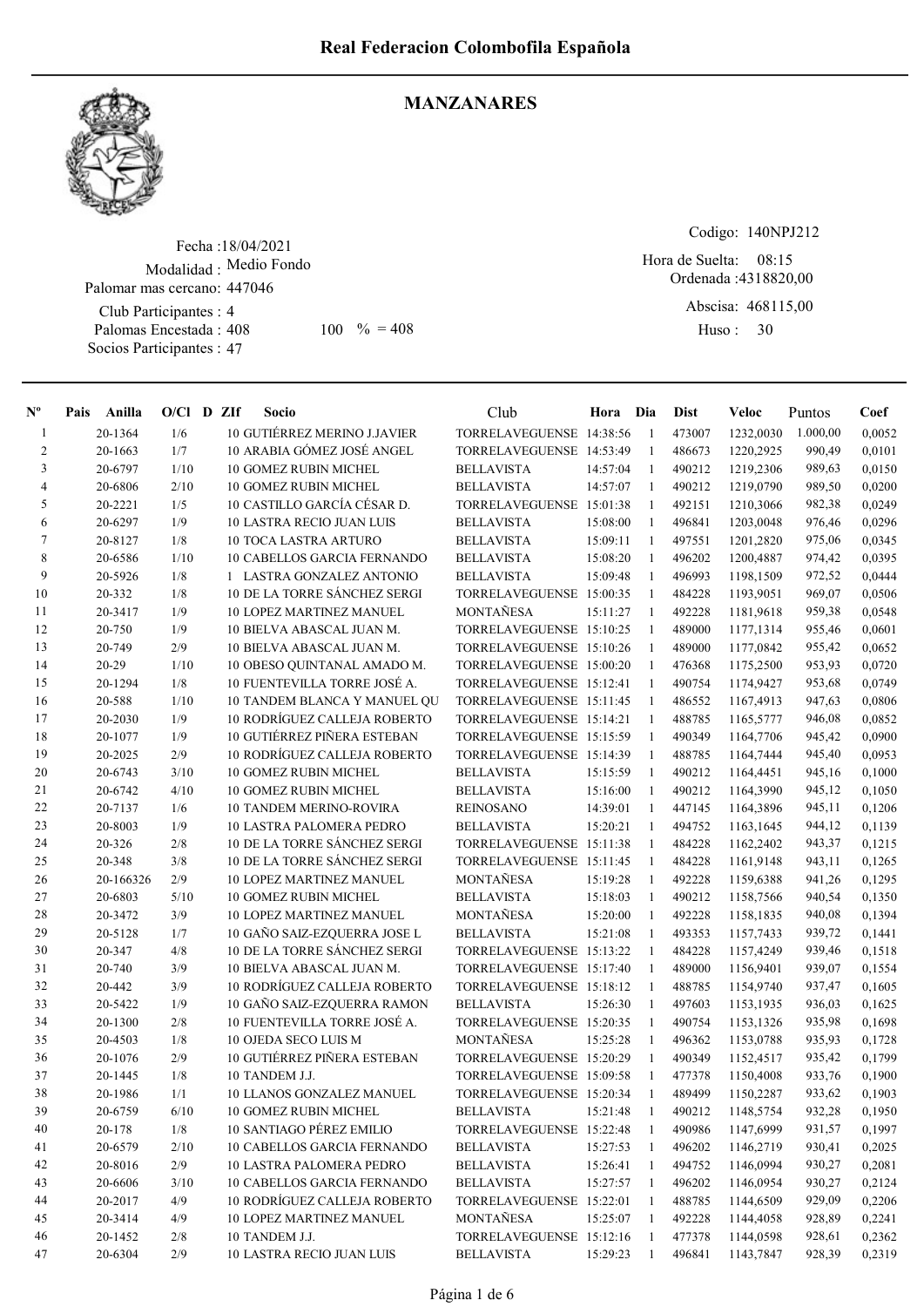| $\mathbf{N}^{\mathbf{o}}$ | Pais | Anilla              | $O/C1$ D ZIf |  | Socio                                                                 | Club                                                 | Hora                 | Dia                | <b>Dist</b>      | Veloc                  | Puntos           | Coef             |
|---------------------------|------|---------------------|--------------|--|-----------------------------------------------------------------------|------------------------------------------------------|----------------------|--------------------|------------------|------------------------|------------------|------------------|
| 48                        |      | 20-2177             | 2/5          |  | 10 CASTILLO GARCÍA CÉSAR D.                                           | TORRELAVEGUENSE 15:25:21                             |                      | -1                 | 492151           | 1143,6064              | 928,24           | 0,2390           |
| 49                        |      | 20-708              | 4/9          |  | 10 BIELVA ABASCAL JUAN M.                                             | TORRELAVEGUENSE 15:22:57                             |                      | -1                 | 489000           | 1142,6569              | 927,47           | 0,2456           |
| 50                        |      | 20-6777             | 7/10         |  | 10 GOMEZ RUBIN MICHEL                                                 | <b>BELLAVISTA</b>                                    | 15:24:29             | -1                 | 490212           | 1141,3994              | 926,45           | 0,2500           |
| 51                        |      | 20-6420             | 1/8          |  | <b>10 DIEGO MARTIN GABRIEL</b>                                        | <b>BELLAVISTA</b>                                    | 15:30:21             | -1                 | 496845           | 1141,2542              | 926,34           | 0,2516           |
| 52                        |      | 20-6363             | 2/8          |  | <b>10 DIEGO MARTIN GABRIEL</b>                                        | <b>BELLAVISTA</b>                                    | 15:30:23             | $\mathbf{1}$       | 496845           | 1141,1668              | 926,26           | 0,2565           |
| 53                        |      | 20-5063             | 1/9          |  | <b>10 SALMON ARCE JOSE MANUE</b>                                      | <b>BELLAVISTA</b>                                    | 15:29:47             | -1                 | 495925           | 1140,6256              | 925,83           | 0,2619           |
| 54                        |      | 20-3430             | 5/9          |  | <b>10 LOPEZ MARTINEZ MANUEL</b>                                       | MONTAÑESA                                            | 15:27:39             | -1                 | 492228           | 1137,7048              | 923,45           | 0,2689           |
| 55                        |      | 20-1297             | 3/8          |  | 10 FUENTEVILLA TORRE JOSÉ A.                                          | TORRELAVEGUENSE 15:26:22                             |                      | 1                  | 490754           | 1137,6725              | 923,43           | 0,2747           |
| 56                        |      | 20-5466             | 2/9          |  | 10 GAÑO SAIZ-EZQUERRA RAMON                                           | <b>BELLAVISTA</b>                                    | 15:32:54             | 1                  | 497603           | 1136,3393              | 922,35           | 0,2758           |
| 57                        |      | 20-2246             | 3/5          |  | 10 CASTILLO GARCÍA CÉSAR D.                                           | TORRELAVEGUENSE 15:28:20                             |                      | 1                  | 492151           | 1135,7331              | 921,85           | 0,2839           |
| 58                        |      | 20-8019             | 3/9          |  | <b>10 LASTRA PALOMERA PEDRO</b><br><b>10 GUTIÉRREZ PIÑERA ESTEBAN</b> | <b>BELLAVISTA</b><br>TORRELAVEGUENSE 15:27:22        | 15:30:45             | -1                 | 494752<br>490349 | 1135,4033              | 921,59           | 0,2873           |
| 59                        |      | 20-1082             | 3/9          |  |                                                                       |                                                      |                      | 1                  |                  | 1134,1045              | 920,53           | 0,2949           |
| 60<br>61                  |      | 20-6772<br>20-753   | 8/10<br>5/9  |  | <b>10 GOMEZ RUBIN MICHEL</b><br>10 BIELVA ABASCAL JUAN M.             | <b>BELLAVISTA</b><br>TORRELAVEGUENSE 15:26:31        | 15:27:25             | 1<br>$\mathbf{1}$  | 490212<br>489000 | 1133,6566<br>1133,2123 | 920,17<br>919,81 | 0,3000<br>0,3057 |
| 62                        |      | 20-3451             | 6/9          |  | 10 LOPEZ MARTINEZ MANUEL                                              | MONTAÑESA                                            | 15:29:28             | $\mathbf{1}$       | 492228           | 1132,9477              | 919,59           | 0,3087           |
| 63                        |      | 20-5807             | 1/10         |  | 10 CAMPO ALONSO DAVID                                                 | <b>BELLAVISTA</b>                                    | 15:32:50             | -1                 | 496037           | 1132,9357              | 919,58           | 0,3113           |
| 64                        |      | 20-6741             | 9/10         |  | <b>10 GOMEZ RUBIN MICHEL</b>                                          | <b>BELLAVISTA</b>                                    | 15:27:46             | $\mathbf{1}$       | 490212           | 1132,7397              | 919,42           | 0,3200           |
| 65                        |      | 20-6094             | 6/9          |  | 10 BIELVA ABASCAL JUAN M.                                             | TORRELAVEGUENSE 15:26:43                             |                      | $\mathbf{1}$       | 489000           | 1132,6873              | 919,38           | 0,3258           |
| 66                        |      | 20-5874             | 2/10         |  | <b>10 CAMPO ALONSO DAVID</b>                                          | <b>BELLAVISTA</b>                                    | 15:33:09             | -1                 | 496037           | 1132,1169              | 918,92           | 0,3261           |
| 67                        |      | 20-6312             | 3/9          |  | <b>10 LASTRA RECIO JUAN LUIS</b>                                      | <b>BELLAVISTA</b>                                    | 15:34:13             | -1                 | 496841           | 1131,1980              | 918,17           | 0,3305           |
| 68                        |      | 20-536              | 2/10         |  | 10 TANDEM BLANCA Y MANUEL QU                                          | TORRELAVEGUENSE 15:25:08                             |                      | 1                  | 486552           | 1131,1655              | 918,15           | 0,3425           |
| 69                        |      | 20-6692             | 1/9          |  | 10 ARABAOLAZA LOPEZ FRANCISC                                          | <b>BELLAVISTA</b>                                    | 15:33:46             | 1                  | 495931           | 1130,2841              | 917,43           | 0,3410           |
| 70                        |      | 20-287399           | 5/9          |  | 10 RODRÍGUEZ CALLEJA ROBERTO                                          | TORRELAVEGUENSE 15:27:49                             |                      | -1                 | 488785           | 1129,3119              | 916,64           | 0,3510           |
| 71                        |      | 20-6040             | 1/5          |  | <b>10 LOPEZ MARTINEZ FELIX</b>                                        | <b>BELLAVISTA</b>                                    | 15:32:22             | -1                 | 493830           | 1129,0984              | 916,47           | 0,3524           |
| 72                        |      | 20-5101             | 2/9          |  | <b>10 SALMON ARCE JOSE MANUE</b>                                      | <b>BELLAVISTA</b>                                    | 15:34:25             | 1                  | 495925           | 1128,5985              | 916,06           | 0,3558           |
| 73                        |      | 20-6511             | 2/8          |  | 10 TOCA LASTRA ARTURO                                                 | <b>BELLAVISTA</b>                                    | 15:36:04             | -1                 | 497551           | 1128,0630              | 915,63           | 0,3596           |
| 74                        |      | 20-2156             | 1/4          |  | <b>10 SAIZ PECHERO JAIME</b>                                          | TORRELAVEGUENSE 15:29:23                             |                      | -1                 | 489501           | 1126,8872              | 914,67           | 0,3705           |
| 75                        |      | 20-2214             | 4/5          |  | 10 CASTILLO GARCÍA CÉSAR D.                                           | TORRELAVEGUENSE 15:31:46                             |                      | -1                 | 492151           | 1126,8053              | 914,61           | 0,3735           |
| 76                        |      | 20-2730             | 1/9          |  | <b>10 PALACIO GARCIA ROBERTO</b>                                      | MONTAÑESA                                            | 15:37:48             | -1                 | 497389           | 1123,2814              | 911,75           | 0,3745           |
| 77                        |      | 20-5050             | 3/9          |  | <b>10 SALMON ARCE JOSE MANUE</b>                                      | <b>BELLAVISTA</b>                                    | 15:37:08             | -1                 | 495925           | 1121,6639              | 910,43           | 0,3806           |
| 78                        |      | 20-5394             | 1/7          |  | 10 GONZÁLEZ PÉREZ JUAN MANUE                                          | <b>BELLAVISTA</b>                                    | 15:37:38             | -1                 | 496436           | 1121,5513              | 910,34           | 0,3851           |
| 79                        |      | 20-6652             | 2/9          |  | 10 ARABAOLAZA LOPEZ FRANCISC                                          | <b>BELLAVISTA</b>                                    | 15:37:35             | -1                 | 495931           | 1120,5370              | 909,52           | 0,3904           |
| 80                        |      | 20-5909             | 2/8          |  | 2 LASTRA GONZALEZ ANTONIO                                             | <b>BELLAVISTA</b>                                    | 15:38:59             | $\mathbf{1}$       | 496993           | 1119,3956              | 908,59           | 0,3945           |
| 81                        |      | 20-6429             | 1/5          |  | 10 ISA GUTIERREZ JUAN ANTON                                           | <b>BELLAVISTA</b>                                    | 15:38:50             | 1                  | 496537           | 1118,7465              | 908,07           | 0,3998           |
| 82                        |      | 20-5915             | 3/8          |  | 3 LASTRA GONZALEZ ANTONIO                                             | <b>BELLAVISTA</b>                                    | 15:39:28             | -1                 | 496993           | 1118,1783              | 907,61           | 0,4044           |
| 83                        |      | 20-6294             | 4/9          |  | <b>10 LASTRA RECIO JUAN LUIS</b>                                      | <b>BELLAVISTA</b>                                    | 15:39:21             | $\mathbf{1}$       | 496841           | 1118,1299              | 907,57           | 0,4094           |
| 84                        |      | 20-5100             | 4/9          |  | <b>10 SALMON ARCE JOSE MANUE</b>                                      | <b>BELLAVISTA</b>                                    | 15:39:12             | -1<br>1            | 495925           | 1116,4453              | 906,20           | 0,4151           |
| 85                        |      | 20-3654<br>20-6587  | 1/7<br>4/10  |  | 10 ANUARBE TORRE MANUEL<br>10 CABELLOS GARCIA FERNANDO                | MONTAÑESA<br><b>BELLAVISTA</b>                       | 15:38:42<br>15:39:38 | 1                  | 495356<br>496202 | 1116,4210<br>1115,9802 | 906,18<br>905,82 | 0,4206<br>0,4248 |
| 86<br>87                  |      | 20-4523             | 2/8          |  | 10 OJEDA SECO LUIS M                                                  | <b>MONTAÑESA</b>                                     | 15:40:18             | -1                 | 496362           | 1114,6688              | 904,76           | 0,4296           |
| 88                        |      | 20-6192             | $1/8$        |  | 10 MORATÓN RODRIGUÉZ JESÚS                                            | <b>BELLAVISTA</b>                                    | 15:39:55             | -1                 | 495567           | 1113,8423              | 904,09           | 0,4352           |
| 89                        |      | 20-581              | 3/10         |  | 10 TANDEM BLANCA Y MANUEL QU                                          | TORRELAVEGUENSE 15:32:02                             |                      | -1                 | 486552           | 1113,3064              | 903,65           | 0,4483           |
| 90                        |      | 20-544              | 4/10         |  | 10 TANDEM BLANCA Y MANUEL QU                                          | TORRELAVEGUENSE 15:32:03                             |                      | $\mathbf{1}$       | 486552           | 1113,2639              | 903,62           | 0,4534           |
| 91                        |      | 20-593              | 5/10         |  | 10 TANDEM BLANCA Y MANUEL QU                                          | TORRELAVEGUENSE 15:32:08                             |                      | 1                  | 486552           | 1113,0517              | 903,44           | 0,4584           |
| 92                        |      | 20-5907             | $4/8$        |  | 4 LASTRA GONZALEZ ANTONIO                                             | <b>BELLAVISTA</b>                                    | 15:41:40             | 1                  | 496993           | 1112,6709              | 903,13           | 0,4537           |
| 93                        |      | 20-1697             | 2/7          |  | 10 ARABIA GÓMEZ JOSÉ ANGEL                                            | TORRELAVEGUENSE 15:32:40                             |                      | 1                  | 486673           | 1111,9718              | 902,57           | 0,4684           |
| 94                        |      | 20-5075             | 5/9          |  | 10 SALMON ARCE JOSE MANUE                                             | <b>BELLAVISTA</b>                                    | 15:41:05             | -1                 | 495925           | 1111,7317              | 902,37           | 0,4646           |
| 95                        |      | 20-6347             | $5/9$        |  | <b>10 LASTRA RECIO JUAN LUIS</b>                                      | <b>BELLAVISTA</b>                                    | 15:42:23             | -1                 | 496841           | 1110,5487              | 901,41           | 0,4686           |
| 96                        |      | 20-579              | 6/10         |  | 10 TANDEM BLANCA Y MANUEL QU                                          | TORRELAVEGUENSE 15:33:12                             |                      | -1                 | 486552           | 1110,3423              | 901,24           | 0,4836           |
| 97                        |      | 20-2709             | $2/9$        |  | 10 PALACIO GARCIA ROBERTO                                             | MONTAÑESA                                            | 15:43:02             | 1                  | 497389           | 1110,1607              | 901,10           | 0,4780           |
| 98                        |      | 20-3687             | 1/1          |  | <b>10 PINEY ROMAN VICENTE</b>                                         | MONTAÑESA                                            | 15:41:17             | -1                 | 495317           | 1109,8712              | 900,86           | 0,4849           |
| 99                        |      | 20-5530             | 1/7          |  | 10 LOPEZ MARTINEZ PEDRO-JESU                                          | <b>BELLAVISTA</b>                                    | 15:42:06             | -1                 | 496124           | 1109,6488              | 900,68           | 0,4891           |
| 100                       |      | 20-2034             | $6/9$        |  | 10 RODRÍGUEZ CALLEJA ROBERTO                                          | TORRELAVEGUENSE 15:35:30                             |                      | -1                 | 488785           | 1109,6141              | 900,65           | 0,5014           |
| 101                       |      | 20-1074             | 4/9          |  | 10 GUTIÉRREZ PIÑERA ESTEBAN                                           | TORRELAVEGUENSE 15:37:14                             |                      | -1                 | 490349           | 1108,8015              | 899,99           | 0,5048           |
| 102                       |      | 20-6576             | 5/10         |  | <b>10 CABELLOS GARCIA FERNANDO</b>                                    | <b>BELLAVISTA</b>                                    | 15:42:34             | -1                 | 496202           | 1108,6661              | 899,88           | 0,5038           |
| 103                       |      | 20-5080             | 6/9          |  | 10 SALMON ARCE JOSE MANUE                                             | <b>BELLAVISTA</b>                                    | 15:42:41             | -1                 | 495925           | 1107,7585              | 899,15           | 0,5091           |
| 104                       |      | 20-6331             | 6/9          |  | <b>10 LASTRA RECIO JUAN LUIS</b>                                      | <b>BELLAVISTA</b>                                    | 15:43:39             | 1                  | 496841           | 1107,4134              | 898,87           | 0,5130           |
| 105                       |      | 20-154              | 2/8          |  | 10 SANTIAGO PÉREZ EMILIO                                              | TORRELAVEGUENSE 15:38:44                             |                      | 1                  | 490986           | 1106,4889              | 898,12           | 0,5242           |
| 106                       |      | 20-6647             | 3/9          |  | 10 ARABAOLAZA LOPEZ FRANCISC                                          | <b>BELLAVISTA</b>                                    | 15:43:15             | -1                 | 495931           | 1106,3714              | 898,02           | 0,5239           |
| 107                       |      | 20-5722             | 2/5          |  | 10 ISA GUTIERREZ JUAN ANTON<br>10 FERNÁNDEZ GONZÁLEZ JAVIER           | <b>BELLAVISTA</b>                                    | 15:44:00             | -1                 | 496537           | 1105,8731              | 897,62           | 0,5282           |
| 108<br>109                |      | 20-281<br>$20 - 30$ | 1/6<br>2/10  |  | 10 OBESO QUINTANAL AMADO M.                                           | TORRELAVEGUENSE 15:25:48<br>TORRELAVEGUENSE 15:25:52 |                      | -1<br>$\mathbf{1}$ | 476358<br>476368 | 1105,7521<br>1105,6042 | 897,52<br>897,40 | 0,5557<br>0,5608 |
| 110                       |      | 20-6097             | $1/7$        |  | 10 SAIZ SOPEÑA MARCOS                                                 | <b>BELLAVISTA</b>                                    | 15:45:04             | -1                 | 497544           | 1105,4896              | 897,31           | 0,5419           |
| 111                       |      | 20-5479             | 3/9          |  | 10 GAÑO SAIZ-EZQUERRA RAMON                                           | <b>BELLAVISTA</b>                                    | 15:45:20             | -1                 | 497603           | 1104,9660              | 896,88           | 0,5467           |
| 112                       |      | 20-312              | $5/8$        |  | 10 DE LA TORRE SÁNCHEZ SERGI                                          | TORRELAVEGUENSE 15:33:14                             |                      | -1                 | 484228           | 1104,9547              | 896,87           | 0,5669           |
| 113                       |      | 20-6313             | 7/9          |  | 10 LASTRA RECIO JUAN LUIS                                             | <b>BELLAVISTA</b>                                    | 15:44:56             | -1                 | 496841           | 1104,2547              | 896,30           | 0,5574           |
| 114                       |      | 20-8045             | 4/9          |  | <b>10 LASTRA PALOMERA PEDRO</b>                                       | <b>BELLAVISTA</b>                                    | 15:43:27             | -1                 | 494752           | 1103,2490              | 895,49           | 0,5648           |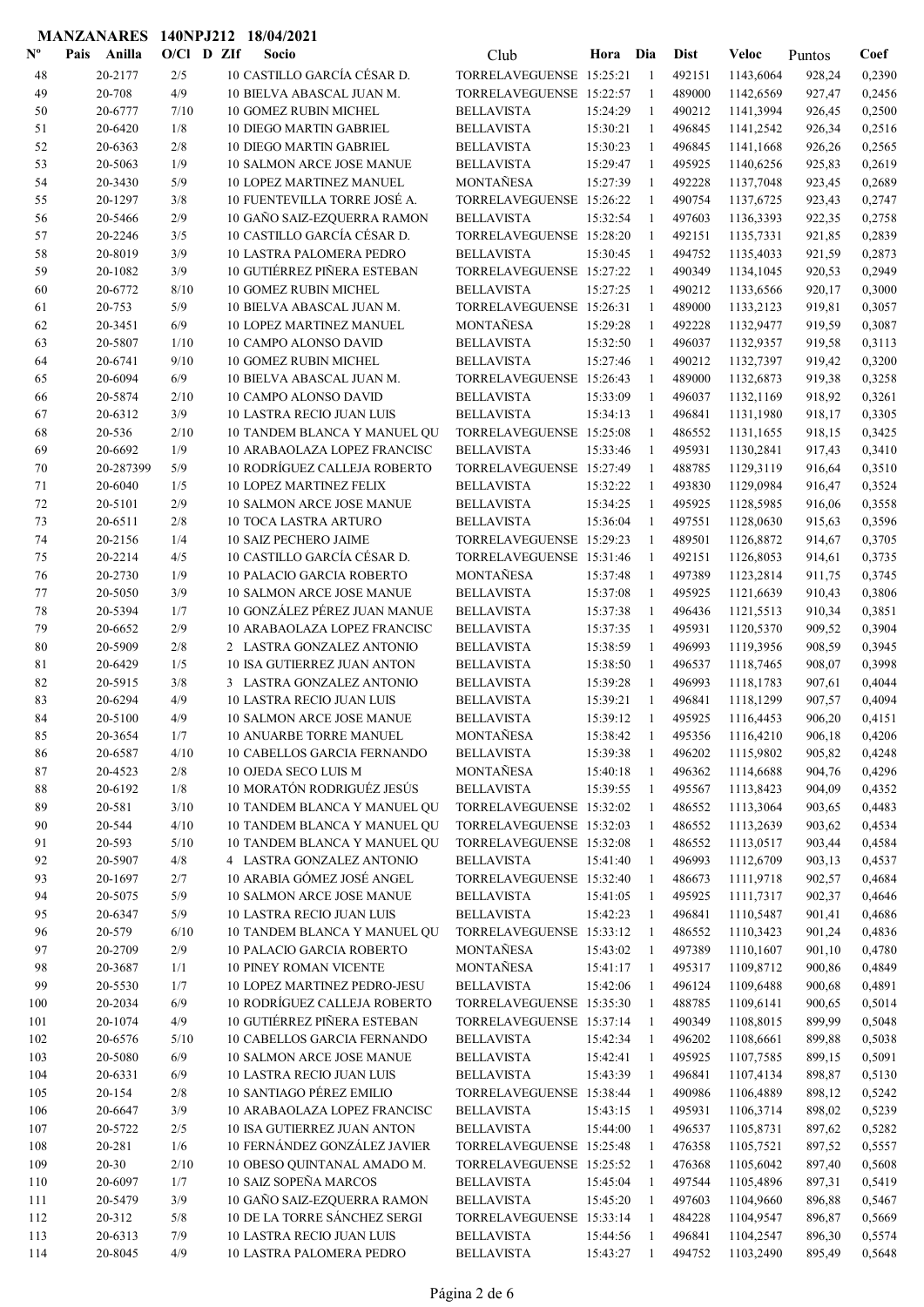|             | <b>MANZANARES</b>  |              | 140NPJ212 18/04/2021                                           |                                        |                      |                    |                  |                        |                  |                  |
|-------------|--------------------|--------------|----------------------------------------------------------------|----------------------------------------|----------------------|--------------------|------------------|------------------------|------------------|------------------|
| $N^{\circ}$ | Pais Anilla        | $O/Cl$ D ZIf | Socio                                                          | Club                                   | Hora                 | Dia                | <b>Dist</b>      | Veloc                  | Puntos           | Coef             |
| 115         | 20-2712            | 3/9          | <b>10 PALACIO GARCIA ROBERTO</b>                               | MONTAÑESA                              | 15:46:05             | -1                 | 497389           | 1102,6544              | 895,00           | 0,5667           |
| 116         | 20-1669            | 3/7          | 10 ARABIA GÓMEZ JOSÉ ANGEL                                     | TORRELAVEGUENSE 15:36:28               |                      | -1                 | 486673           | 1102,4003              | 894,80           | 0,5842           |
| 117         | $20 - 51$          | 3/10         | 10 OBESO QUINTANAL AMADO M.                                    | TORRELAVEGUENSE 15:27:23               |                      | -1                 | 476368           | 1101,7261              | 894,25           | 0,6020           |
| 118         | 20-6695            | 4/9          | 10 ARABAOLAZA LOPEZ FRANCISC                                   | <b>BELLAVISTA</b>                      | 15:45:45             | -1                 | 495931           | 1100,2352              | 893,04           | 0,5832           |
| 119         | 20-260             | 2/6          | 10 FERNÁNDEZ GONZÁLEZ JAVIER                                   | TORRELAVEGUENSE 15:28:07               |                      | $\overline{1}$     | 476358           | 1099,8376              | 892,72           | 0,6123           |
| 120         | 20-6287            | 8/9          | <b>10 LASTRA RECIO JUAN LUIS</b>                               | <b>BELLAVISTA</b>                      | 15:46:51             | -1                 | 496841           | 1099,5707              | 892,50           | 0,5920           |
| 121         | 20-5170            | 2/7          | 10 GAÑO SAIZ-EZQUERRA JOSE L                                   | <b>BELLAVISTA</b>                      | 15:44:01             | -1                 | 493353           | 1098,7410              | 891,83           | 0,6011           |
| 122         | 20-529             | 7/10         | 10 TANDEM BLANCA Y MANUEL QU                                   | TORRELAVEGUENSE 15:38:26               |                      | -1                 | 486552           | 1097,2382              | 890,61           | 0,6146           |
| 123         | 20-5799            | 3/10         | <b>10 CAMPO ALONSO DAVID</b>                                   | <b>BELLAVISTA</b>                      | 15:47:23             | -1                 | 496037           | 1096,4971              | 890,01           | 0,6078           |
| 124         | 20-8053            | 5/9          | <b>10 LASTRA PALOMERA PEDRO</b>                                | <b>BELLAVISTA</b>                      | 15:46:13             | -1                 | 494752           | 1096,4843              | 890,00           | 0,6143           |
| 125         | 20-5784            | 4/10         | 10 CAMPO ALONSO DAVID                                          | <b>BELLAVISTA</b>                      | 15:47:32             | $\mathbf{1}$       | 496037           | 1096,1336              | 889,71           | 0,6176           |
| 126         | 20-5857            | 5/10         | <b>10 CAMPO ALONSO DAVID</b>                                   | <b>BELLAVISTA</b>                      | 15:47:40             | $\mathbf{1}$       | 496037           | 1095,8108              | 889,45           | 0,6226           |
| 127         | 20-1293            | 4/8          | 10 FUENTEVILLA TORRE JOSÉ A.                                   | TORRELAVEGUENSE 15:43:03               |                      | 1                  | 490754           | 1095,3108              | 889,04           | 0,6343           |
| 128         | 20-1309            | 2/6          | 10 GUTIÉRREZ MERINO J.JAVIER                                   | TORRELAVEGUENSE 15:26:58               |                      | -1                 | 473007           | 1095,0081              | 888,80           | 0,6633           |
| 129         | 20-6117<br>20-6193 | 9/9<br>2/8   | <b>10 LASTRA RECIO JUAN LUIS</b><br>10 MORATÓN RODRIGUÉZ JESÚS | <b>BELLAVISTA</b><br><b>BELLAVISTA</b> | 15:49:29<br>15:48:25 | $\mathbf{1}$<br>-1 | 496841<br>495567 | 1093,1996<br>1092,9616 | 887,33           | 0,6364<br>0,6430 |
| 130<br>131  | 20-1016            | 5/9          | 10 GUTIÉRREZ PIÑERA ESTEBAN                                    | TORRELAVEGUENSE 15:43:58               |                      | $\mathbf{1}$       | 490349           | 1092,1724              | 887,14<br>886,50 | 0,6548           |
| 132         | 20-5522            | 2/7          | 10 LOPEZ MARTINEZ PEDRO-JESU                                   | <b>BELLAVISTA</b>                      | 15:49:16             | -1                 | 496124           | 1092,1426              | 886,47           | 0,6521           |
| 133         | 20-1042            | 6/9          | 10 GUTIÉRREZ PIÑERA ESTEBAN                                    | TORRELAVEGUENSE 15:44:00               |                      | $\mathbf{1}$       | 490349           | 1092,0913              | 886,43           | 0,6648           |
| 134         | 20-8025            | 6/9          | <b>10 LASTRA PALOMERA PEDRO</b>                                | <b>BELLAVISTA</b>                      | 15:48:10             | -1                 | 494752           | 1091,7661              | 886,17           | 0,6638           |
| 135         | 20-6366            | 3/8          | <b>10 DIEGO MARTIN GABRIEL</b>                                 | <b>BELLAVISTA</b>                      | 15:50:19             | -1                 | 496845           | 1091,2076              | 885,71           | 0,6660           |
| 136         | 20-4516            | 3/8          | 10 OJEDA SECO LUIS M                                           | <b>MONTAÑESA</b>                       | 15:49:56             | -1                 | 496362           | 1091,0654              | 885,60           | 0,6716           |
| 137         | 20-6168            | 3/8          | 10 MORATÓN RODRIGUÉZ JESÚS                                     | <b>BELLAVISTA</b>                      | 15:49:18             | 1                  | 495567           | 1090,8365              | 885,41           | 0,6776           |
| 138         | 20-6697            | 5/9          | 10 ARABAOLAZA LOPEZ FRANCISC                                   | <b>BELLAVISTA</b>                      | 15:49:42             | $\mathbf{1}$       | 495931           | 1090,6774              | 885,28           | 0,6820           |
| 139         | 20-6665            | 4/8          | 10 MORATÓN RODRIGUÉZ JESÚS                                     | <b>BELLAVISTA</b>                      | 15:49:30             | -1                 | 495567           | 1090,3564              | 885,02           | 0,6875           |
| 140         | 20-5710            | 3/5          | <b>10 ISA GUTIERREZ JUAN ANTON</b>                             | <b>BELLAVISTA</b>                      | 15:50:32             | -1                 | 496537           | 1090,0124              | 884,74           | 0,6911           |
| 141         | 20-242             | 4/10         | 10 OBESO QUINTANAL AMADO M.                                    | TORRELAVEGUENSE 15:32:05               |                      | -1                 | 476368           | 1089,8791              | 884,64           | 0,7255           |
| 142         | 20-3476            | 7/9          | <b>10 LOPEZ MARTINEZ MANUEL</b>                                | <b>MONTAÑESA</b>                       | 15:47:06             | 1                  | 492228           | 1088,7591              | 883,73           | 0,7071           |
| 143         | 20-1623            | 4/7          | 10 ARABIA GÓMEZ JOSÉ ANGEL                                     | TORRELAVEGUENSE 15:42:03               |                      | $\overline{1}$     | 486673           | 1088,6321              | 883,62           | 0,7202           |
| 144         | 20-3491            | 8/9          | 10 LOPEZ MARTINEZ MANUEL                                       | MONTAÑESA                              | 15:47:12             | $\mathbf{1}$       | 492228           | 1088,5184              | 883,53           | 0,7170           |
| 145         | 20-5427            | 4/9          | 10 GAÑO SAIZ-EZQUERRA RAMON                                    | <b>BELLAVISTA</b>                      | 15:52:28             | -1                 | 497603           | 1087,7361              | 882,90           | 0,7142           |
| 146         | 20-5146            | 3/7          | 10 GAÑO SAIZ-EZQUERRA JOSE L                                   | <b>BELLAVISTA</b>                      | 15:48:34             | -1                 | 493353           | 1087,7188              | 882,88           | 0,7253           |
| 147         | 20-5136            | 4/7          | 10 GAÑO SAIZ-EZQUERRA JOSE L                                   | <b>BELLAVISTA</b>                      | 15:48:44             | -1                 | 493353           | 1087,3193              | 882,56           | 0,7303           |
| 148         | 20-5565            | 1/6          | 10 GAÑO CANTO LUIS                                             | <b>BELLAVISTA</b>                      | 15:53:10             | $\mathbf{1}$       | 497535           | 1085,9258              | 881,43           | 0,7291           |
| 149         | 20-327             | 6/8          | 10 DE LA TORRE SÁNCHEZ SERGI                                   | TORRELAVEGUENSE 15:41:14               |                      | -1                 | 484228           | 1085,1453              | 880,79           | 0,7542           |
| 150         | 20-5587            | 2/6          | 10 GAÑO CANTO LUIS                                             | <b>BELLAVISTA</b>                      | 15:53:41             | 1                  | 497535           | 1084,7026              | 880,43           | 0,7389           |
| 151         | 20-5456            | 5/9          | 10 GAÑO SAIZ-EZQUERRA RAMON                                    | <b>BELLAVISTA</b>                      | 15:53:59<br>15:47:55 | 1                  | 497603           | 1084,1418              | 879,98           | 0,7438           |
| 152<br>153  | 20-6771<br>20-4539 | 10/10<br>4/8 | <b>10 GOMEZ RUBIN MICHEL</b><br>10 OJEDA SECO LUIS M           | <b>BELLAVISTA</b><br>MONTAÑESA         | 15:54:03             | $\mathbf{1}$<br>-1 | 490212<br>496362 | 1082,3448<br>1081,2809 | 878,52<br>877,66 | 0,7600<br>0,7555 |
| 154         | 20-6641            | 6/9          | 10 ARABAOLAZA LOPEZ FRANCISC                                   | <b>BELLAVISTA</b>                      | 15:53:53             | -1                 | 495931           | 1080,7344              | 877,21           | 0,7611           |
| 155         | 20-2786            | 4/9          | 10 PALACIO GARCIA ROBERTO                                      | MONTAÑESA                              | 15:55:15             | -1                 | 497389           | 1080,6931              | 877,18           | 0,7638           |
| 156         | 20-6589            | 6/10         | 10 CABELLOS GARCIA FERNANDO                                    | <b>BELLAVISTA</b>                      | 15:54:11             | -1                 | 496202           | 1080,6185              | 877,12           | 0,7706           |
| 157         | 20-8149            | 3/8          | <b>10 TOCA LASTRA ARTURO</b>                                   | <b>BELLAVISTA</b>                      | 15:55:55             | -1                 | 497551           | 1079,4815              | 876,20           | 0,7734           |
| 158         | 20-4521            | 5/8          | 10 OJEDA SECO LUIS M                                           | MONTAÑESA                              | 15:55:09             | -1                 | 496362           | 1078,6961              | 875,56           | 0,7802           |
| 159         | 20-2291            | 7/8          | 10 DE LA TORRE SÁNCHEZ SERGI                                   | TORRELAVEGUENSE 15:44:02               |                      | -1                 | 484228           | 1078,3787              | 875,30           | 0,8048           |
| 160         | 20-1465            | 3/8          | 10 TANDEM J.J.                                                 | TORRELAVEGUENSE 15:37:58               |                      | 1                  | 477378           | 1077,6838              | 874,74           | 0,8215           |
| 161         | 20-2154            | 2/4          | <b>10 SAIZ PECHERO JAIME</b>                                   | TORRELAVEGUENSE 15:49:23               |                      | -1                 | 489501           | 1077,2864              | 874,41           | 0,8061           |
| 162         | 20-5828            | 6/10         | 10 CAMPO ALONSO DAVID                                          | <b>BELLAVISTA</b>                      | 15:55:33             | -1                 | 496037           | 1077,0535              | 874,22           | 0,8005           |
| 163         | 20-5652            | 1/7          | 10 BOLADO SATURIO MIGUEL                                       | <b>BELLAVISTA</b>                      | 15:56:05             | 1                  | 496535           | 1076,8878              | 874,09           | 0,8046           |
| 164         | 20-5381            | 2/7          | 10 GONZÁLEZ PÉREZ JUAN MANUE                                   | <b>BELLAVISTA</b>                      | 15:56:11             | -1                 | 496436           | 1076,4396              | 873,73           | 0,8097           |
| 165         | 20-8066            | 7/9          | 10 LASTRA PALOMERA PEDRO                                       | <b>BELLAVISTA</b>                      | 15:54:59             | -1                 | 494752           | 1075,5868              | 873,03           | 0,8174           |
| 166         | 20-40              | 5/10         | 10 OBESO QUINTANAL AMADO M.                                    | TORRELAVEGUENSE 15:37:55               |                      | -1                 | 476368           | 1075,5251              | 872,98           | 0,8541           |
| 167         | 20-5147            | 5/7          | 10 GAÑO SAIZ-EZQUERRA JOSE L                                   | <b>BELLAVISTA</b>                      | 15:53:48             | -1                 | 493353           | 1075,3117              | 872,81           | 0,8297           |
| 168         | 20-3609            | $2/7$        | 10 ANUARBE TORRE MANUEL                                        | MONTAÑESA                              | 15:55:40             | -1                 | 495356           | 1075,3025              | 872,80           | 0,8313           |
| 169         | 20-1319            | 3/6          | 10 GUTIÉRREZ MERINO J.JAVIER                                   | TORRELAVEGUENSE 15:35:13               |                      | 1                  | 473007           | 1074,4868              | 872,14           | 0,8757           |
| 170         | 20-8115            | 4/8          | <b>10 TOCA LASTRA ARTURO</b>                                   | <b>BELLAVISTA</b>                      | 15:58:31             | -1                 | 497551           | 1073,4263              | 871,28           | 0,8374           |
| 171         | 20-5094            | 7/9          | 10 SALMON ARCE JOSE MANUE                                      | <b>BELLAVISTA</b>                      | 15:57:33             | -1                 | 495925           | 1072,1544              | 870,25           | 0,8451           |
| 172<br>173  | 20-6599<br>20-6609 | 7/10<br>8/10 | 10 CABELLOS GARCIA FERNANDO<br>10 CABELLOS GARCIA FERNANDO     | <b>BELLAVISTA</b><br><b>BELLAVISTA</b> | 15:58:03<br>15:58:07 | -1<br>-1           | 496202<br>496202 | 1071,5949<br>1071,4406 | 869,79<br>869,67 | 0,8496<br>0,8545 |
| 174         | 20-5924            | 5/8          | 5 LASTRA GONZALEZ ANTONIO                                      | <b>BELLAVISTA</b>                      | 15:59:01             | 1                  | 496993           | 1071,0671              | 869,37           | 0,8581           |
| 175         | 20-5159            | 6/7          | 10 GAÑO SAIZ-EZQUERRA JOSE L                                   | <b>BELLAVISTA</b>                      | 15:55:51             | -1                 | 493353           | 1070,5284              | 868,93           | 0,8694           |
| 176         | 20-4312            | 1/6          | 10 QUIJANO ALVAREZ MANUEL                                      | MONTAÑESA                              | 15:57:19             | -1                 | 494501           | 1069,6153              | 868,19           | 0,8723           |
| 177         | 20-5585            | 3/6          | 10 GAÑO CANTO LUIS                                             | <b>BELLAVISTA</b>                      | 16:00:36             | -1                 | 497535           | 1068,5889              | 867,35           | 0,8719           |
| 178         | 20-5545            | 3/7          | 10 LOPEZ MARTINEZ PEDRO-JESU                                   | <b>BELLAVISTA</b>                      | 15:59:28             | 1                  | 496124           | 1068,1585              | 867,00           | 0,8794           |
| 179         | 20-6084            | 2/7          | 10 SAIZ SOPEÑA MARCOS                                          | <b>BELLAVISTA</b>                      | 16:00:52             | -1                 | 497544           | 1067,9966              | 866,87           | 0,8818           |
| 180         | 20-6367            | 4/8          | <b>10 DIEGO MARTIN GABRIEL</b>                                 | <b>BELLAVISTA</b>                      | 16:00:29             | 1                  | 496845           | 1067,3744              | 866,37           | 0,8880           |
| 181         | 20-1921            | 1/9          | 10 RIOZ POZUETA J.ANTONIO                                      | TORRELAVEGUENSE 15:54:51               |                      | -1                 | 490767           | 1067,2328              | 866,25           | 0,9039           |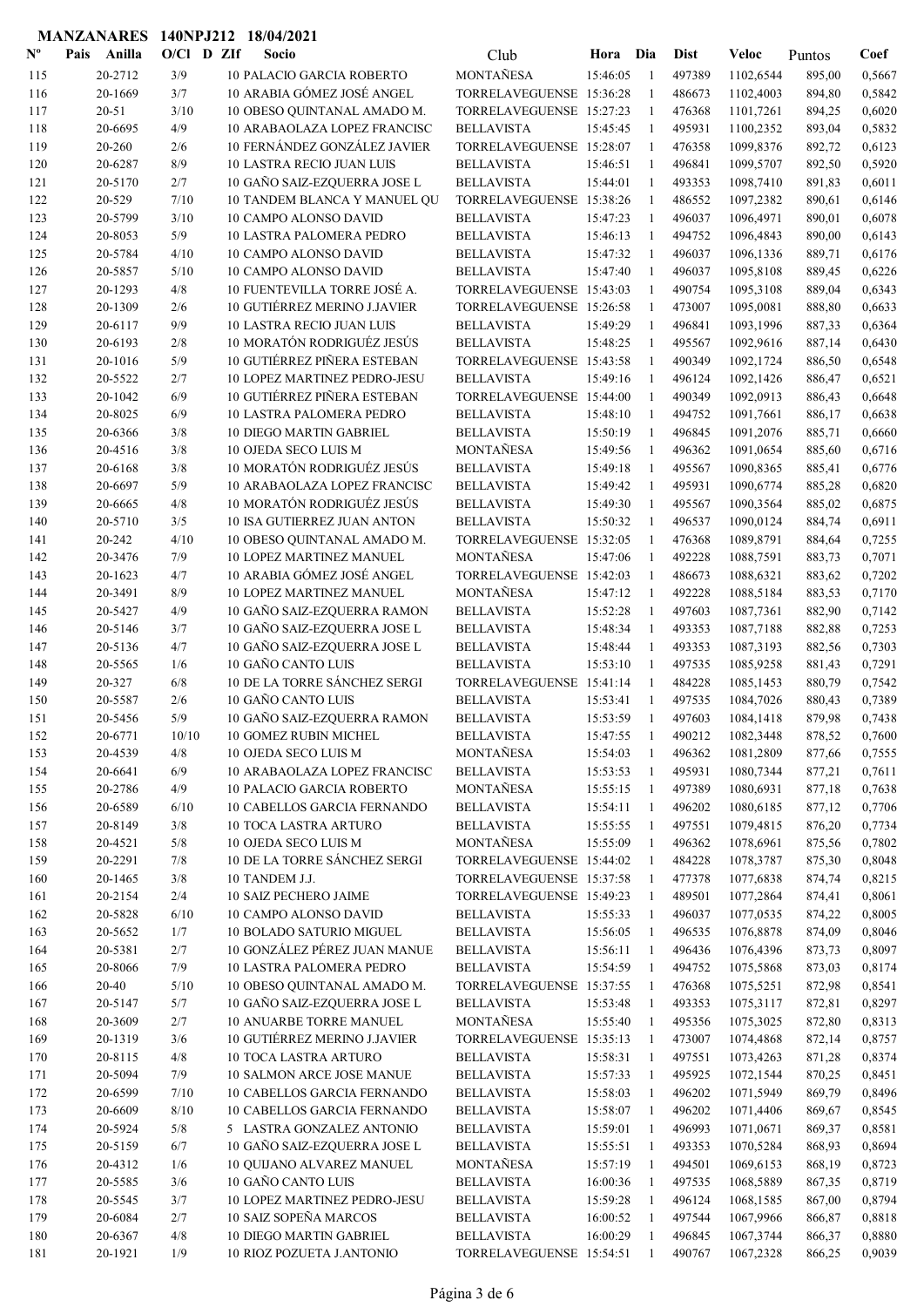| $N^{\text{o}}$ | Pais | Anilla    | $O/CI$ D ZIf |  | Socio                               | Club                     | Hora     | Dia            | <b>Dist</b> | <b>Veloc</b> | Puntos | Coef   |
|----------------|------|-----------|--------------|--|-------------------------------------|--------------------------|----------|----------------|-------------|--------------|--------|--------|
| 182            |      | 20-783    | 2/9          |  | <b>10 RIOZ POZUETA J.ANTONIO</b>    | TORRELAVEGUENSE 15:55:14 |          | $\overline{1}$ | 490767      | 1066,3439    | 865,53 | 0,9089 |
| 183            |      | 20-49     | 6/10         |  | 10 OBESO QUINTANAL AMADO M.         | TORRELAVEGUENSE 15:41:50 |          | $\mathbf{1}$   | 476368      | 1066,0977    | 865,33 | 0,9416 |
| 184            |      | 20-1282   | 5/8          |  | 10 FUENTEVILLA TORRE JOSÉ A.        | TORRELAVEGUENSE 15:55:34 |          | -1             | 490754      | 1065,5439    | 864,88 | 0,9190 |
| 185            |      | 20-5383   | 3/7          |  | 10 GONZÁLEZ PÉREZ JUAN MANUE        | <b>BELLAVISTA</b>        | 16:00:56 | -1             | 496436      | 1065,4657    | 864,82 | 0,9134 |
| 186            |      | 20-7017   | 2/6          |  | <b>10 TANDEM MERINO-ROVIRA</b>      | <b>REINOSANO</b>         | 15:15:26 | $\mathbf{1}$   | 447145      | 1063,5337    | 863,25 | 1,0195 |
| 187            |      | 20-5647   | 2/7          |  | <b>10 BOLADO SATURIO MIGUEL</b>     | <b>BELLAVISTA</b>        | 16:03:45 | -1             | 496535      | 1059,2747    | 859,79 | 0,9231 |
| 188            |      | 20-3021   | 1/9          |  | 10 RUIZ ELIZALDE MANUEL A           | MONTAÑESA                | 16:02:24 | 1              | 495049      | 1059,1549    | 859,70 | 0,9308 |
| 189            |      | 20-6088   | 3/7          |  | 10 SAIZ SOPEÑA MARCOS               | <b>BELLAVISTA</b>        | 16:05:01 | $\mathbf{1}$   | 497544      | 1058,5667    | 859,22 | 0,9310 |
| 190            |      | 20-5468   | 6/9          |  | 10 GAÑO SAIZ-EZQUERRA RAMON         | <b>BELLAVISTA</b>        | 16:05:12 | -1             | 497603      | 1058,2795    | 858,99 | 0,9359 |
| 191            |      | 20-199    | 3/8          |  | 10 SANTIAGO PÉREZ EMILIO            | TORRELAVEGUENSE 16:01:35 |          | -1             | 490986      | 1052,3008    | 854,13 | 0,9535 |
| 192            |      | 20-2160   | 3/4          |  | <b>10 SAIZ PECHERO JAIME</b>        | TORRELAVEGUENSE 16:00:35 |          | 1              | 489501      | 1051,3714    | 853,38 | 0,9614 |
| 193            |      | 20-5719   | 4/5          |  | <b>10 ISA GUTIERREZ JUAN ANTON</b>  | <b>BELLAVISTA</b>        | 16:07:52 | $\mathbf{1}$   | 496537      | 1050,0571    | 852,31 | 0,9527 |
| 194            |      | 20-3006   | 2/9          |  | 10 RUIZ ELIZALDE MANUEL A           | <b>MONTAÑESA</b>         | 16:06:39 | $\mathbf{1}$   | 495049      | 1049,6109    | 851,95 | 0,9605 |
| 195            |      | 20-1948   | 3/9          |  | 10 RIOZ POZUETA J.ANTONIO           | TORRELAVEGUENSE 16:02:48 |          | $\mathbf{1}$   | 490767      | 1049,0958    | 851,53 | 0,9739 |
| 196            |      | 20-761    | 7/9          |  | 10 BIELVA ABASCAL JUAN M.           | TORRELAVEGUENSE 16:01:23 |          | $\mathbf{1}$   | 489000      | 1048,4937    | 851,04 | 0,9824 |
| 197            |      | 20-7124   | 3/6          |  | <b>10 TANDEM MERINO-ROVIRA</b>      | <b>REINOSANO</b>         | 15:22:20 | -1             | 447145      | 1046,3612    | 849,31 | 1,0798 |
| 198            |      | 20-5783   | 7/10         |  | <b>10 CAMPO ALONSO DAVID</b>        | <b>BELLAVISTA</b>        | 16:09:35 | $\mathbf{1}$   | 496037      | 1045,2053    | 848,37 | 0,9783 |
| 199            |      | 20-303137 | 7/9          |  | 10 GUTIÉRREZ PIÑERA ESTEBAN         | TORRELAVEGUENSE 16:04:34 |          | 1              | 490349      | 1044,2585    | 847,61 | 0,9947 |
| 200            |      | 20-1090   | 8/9          |  | 10 GUTIÉRREZ PIÑERA ESTEBAN         | TORRELAVEGUENSE 16:04:45 |          | 1              | 490349      | 1043,8510    | 847,27 | 0,9997 |
| 201            |      | 20-2770   | 5/9          |  | <b>10 PALACIO GARCIA ROBERTO</b>    | MONTAÑESA                | 16:11:37 | 1              | 497389      | 1043,5829    | 847,06 | 0,9905 |
| 202            |      | 20-3037   | 3/9          |  | <b>10 RUIZ ELIZALDE MANUEL A</b>    | MONTAÑESA                | 16:09:49 | 1              | 495049      | 1042,6108    | 846,27 | 1,0001 |
| 203            |      | 20-526    | 8/10         |  | 10 TANDEM BLANCA Y MANUEL QU        | TORRELAVEGUENSE 16:01:45 |          | -1             | 486552      | 1042,4253    | 846,12 | 1,0226 |
| 204            |      | 20-1651   | 5/7          |  | 10 ARABIA GÓMEZ JOSÉ ANGEL          | TORRELAVEGUENSE 16:01:58 |          | $\mathbf{1}$   | 486673      | 1042,2007    | 845,94 | 1,0274 |
| 205            |      | 20-247    | 3/6          |  | 10 FERNÁNDEZ GONZÁLEZ JAVIER        | TORRELAVEGUENSE 15:52:30 |          | $\mathbf{1}$   | 476358      | 1041,2197    | 845,14 | 1,0548 |
| 206            |      | 20-5528   | 4/7          |  | <b>10 LOPEZ MARTINEZ PEDRO-JESU</b> | <b>BELLAVISTA</b>        | 16:13:59 | -1             | 496124      | 1035,7855    | 840,73 | 1,0177 |
| 207            |      | 20-6184   | 5/8          |  | 10 MORATÓN RODRIGUÉZ JESÚS          | <b>BELLAVISTA</b>        | 16:13:41 | $\mathbf{1}$   | 495567      | 1035,2711    | 840,31 | 1,0238 |
| 208            |      | 20-6431   | 5/8          |  | <b>10 DIEGO MARTIN GABRIEL</b>      | <b>BELLAVISTA</b>        | 16:14:59 | 1              | 496845      | 1035,1297    | 840,20 | 1,0261 |
| 209            |      | 20-1387   | 7/9          |  | 10 RODRÍGUEZ CALLEJA ROBERTO        | TORRELAVEGUENSE 16:07:26 |          | -1             | 488785      | 1034,6116    | 839,78 | 1,0480 |
| 210            |      | 20-3393   | 1/7          |  | 10 RIVAS ANSORENA J. IGNACIO        | MONTAÑESA                | 16:08:51 | $\mathbf{1}$   | 489898      | 1033,8673    | 839,17 | 1,0506 |
| 211            |      | 20-2325   | 8/8          |  | 10 DE LA TORRE SÁNCHEZ SERGI        | TORRELAVEGUENSE 16:03:31 |          | 1              | 484228      | 1033,5342    | 838,90 | 1,0680 |
| 212            |      | 20-87     | 7/10         |  | 10 OBESO QUINTANAL AMADO M.         | TORRELAVEGUENSE 15:56:17 |          | -1             | 476368      | 1032,7015    | 838,22 | 1,0908 |
| 213            |      | 20-6691   | 7/9          |  | 10 ARABAOLAZA LOPEZ FRANCISC        | <b>BELLAVISTA</b>        | 16:16:01 | 1              | 495931      | 1031,0059    | 836,85 | 1,0527 |
| 214            |      | 20-5401   | 4/7          |  | 10 GONZÁLEZ PÉREZ JUAN MANUE        | <b>BELLAVISTA</b>        | 16:16:33 | 1              | 496436      | 1030,9127    | 836,77 | 1,0566 |
| 215            |      | 20-599    | 9/10         |  | 10 TANDEM BLANCA Y MANUEL QU        | TORRELAVEGUENSE 16:06:59 |          | 1              | 486552      | 1030,8669    | 836,74 | 1,0831 |
| 216            |      | 20-4327   | 2/6          |  | 10 QUIJANO ALVAREZ MANUEL           | <b>MONTAÑESA</b>         | 16:14:58 | 1              | 494501      | 1030,2820    | 836,26 | 1,0706 |
| 217            |      | 20-2061   | 8/9          |  | 10 RODRÍGUEZ CALLEJA ROBERTO        | TORRELAVEGUENSE 16:09:29 |          | $\mathbf{1}$   | 488785      | 1030,1416    | 836,15 | 1,0881 |
| 218            |      | 20-3649   | 3/7          |  | <b>10 ANUARBE TORRE MANUEL</b>      | <b>MONTAÑESA</b>         | 16:16:15 | $\mathbf{1}$   | 495356      | 1029,3112    | 835,47 | 1,0786 |
| 219            |      | 20-3319   | 2/7          |  | 10 RIVAS ANSORENA J. IGNACIO        | MONTAÑESA                | 16:11:55 | $\mathbf{1}$   | 489898      | 1027,2193    | 833,77 | 1,0957 |
| 220            |      | 20-5636   | 3/7          |  | 10 BOLADO SATURIO MIGUEL            | <b>BELLAVISTA</b>        | 16:18:42 | -1             | 496535      | 1026,5350    | 833,22 | 1,0860 |
| 221            |      | 20-3239   | 2/5          |  | <b>10 LOPEZ MARTINEZ FELIX</b>      | <b>BELLAVISTA</b>        | 16:17:46 | $\mathbf{1}$   | 493830      | 1022,9165    | 830,28 | 1,0969 |
| 222            |      | 20-1287   | 6/8          |  | 10 FUENTEVILLA TORRE JOSÉ A.        | TORRELAVEGUENSE 16:15:53 |          | $\mathbf{1}$   | 490754      | 1020,5261    | 828,34 | 1,1087 |
| 223            |      | 20-5441   | 7/9          |  | 10 GAÑO SAIZ-EZQUERRA RAMON         | <b>BELLAVISTA</b>        | 16:22:44 | $\mathbf{1}$   | 497603      | 1020,2358    | 828,11 | 1,0984 |
| 224            |      | 20-5388   | 5/7          |  | 10 GONZÁLEZ PÉREZ JUAN MANUE        | <b>BELLAVISTA</b>        | 16:23:13 | $\mathbf{1}$   | 496436      | 1016,8354    | 825,35 | 1,1059 |
| 225            |      | 20-5964   | 3/5          |  | <b>10 LOPEZ MARTINEZ FELIX</b>      | <b>BELLAVISTA</b>        | 16:20:46 | -1             | 493830      | 1016,5992    | 825,15 | 1,1167 |
| 226            |      | 20-5637   | 4/7          |  | 10 BOLADO SATURIO MIGUEL            | <b>BELLAVISTA</b>        | 16:23:46 | -1             | 496535      | 1015,8937    | 824,58 | 1,1156 |
| 227            |      | 20-4526   | 6/8          |  | 10 OJEDA SECO LUIS M                | MONTAÑESA                | 16:23:37 | 1              | 496362      | 1015,8516    | 824,55 | 1,1209 |
| 228            |      | 20-166    | 4/8          |  | 10 SANTIAGO PÉREZ EMILIO            | TORRELAVEGUENSE 16:18:49 |          | 1              | 490986      | 1014,8183    | 823,71 | 1,1382 |
| 229            |      | 20-5905   | 6/8          |  | 6 LASTRA GONZALEZ ANTONIO           | <b>BELLAVISTA</b>        | 16:25:06 | 1              | 496993      | 1014,0645    | 823,10 | 1,1293 |
| 230            |      | 20-1476   | 4/8          |  | 10 TANDEM J.J.                      | TORRELAVEGUENSE 16:06:05 |          | 1              | 477378      | 1013,3621    | 822,53 | 1,1809 |
| 231            |      | 20-3007   | 4/9          |  | 10 RUIZ ELIZALDE MANUEL A           | MONTAÑESA                | 16:23:45 | -1             | 495049      | 1012,8880    | 822,14 | 1,1437 |
| 232            |      | 20-3637   | 4/7          |  | 10 ANUARBE TORRE MANUEL             | MONTAÑESA                | 16:24:30 | 1              | 495356      | 1011,9632    | 821,39 | 1,1479 |
| 233            |      | 20-518    | 10/10        |  | 10 TANDEM BLANCA Y MANUEL QU        | TORRELAVEGUENSE 16:16:12 |          | -1             | 486552      | 1011,1222    | 820,71 | 1,1737 |
| 234            |      | 20-244    | 4/6          |  | 10 FERNÁNDEZ GONZÁLEZ JAVIER        | TORRELAVEGUENSE 16:06:34 |          | $\mathbf{1}$   | 476358      | 1010,1605    | 819,93 | 1,2040 |
| 235            |      | 20-6983   | $5/8$        |  | <b>10 TOCA LASTRA ARTURO</b>        | <b>BELLAVISTA</b>        | 16:27:40 | $\mathbf{1}$   | 497551      | 1009,9141    | 819,73 | 1,1576 |
| 236            |      | 20-134    | 5/8          |  | <b>10 SANTIAGO PÉREZ EMILIO</b>     | TORRELAVEGUENSE 16:21:16 |          | $\mathbf{1}$   | 490986      | 1009,7052    | 819,56 | 1,1781 |
| 237            |      | 20-5931   | 7/8          |  | 7 LASTRA GONZALEZ ANTONIO           | <b>BELLAVISTA</b>        | 16:28:13 | -1             | 496993      | 1007,6565    | 817,90 | 1,1688 |
| 238            |      | 20-6183   | $6/8$        |  | 10 MORATÓN RODRIGUÉZ JESÚS          | <b>BELLAVISTA</b>        | 16:27:00 | 1              | 495567      | 1007,2500    | 817,57 | 1,1771 |
| 239            |      | $20 - 35$ | 8/10         |  | 10 OBESO QUINTANAL AMADO M.         | TORRELAVEGUENSE 16:08:53 |          | 1              | 476368      | 1005,2432    | 815,94 | 1,2297 |
| 240            |      | 20-4871   | $6/8$        |  | 10 DIEGO MARTIN GABRIEL             | <b>BELLAVISTA</b>        | 16:30:14 | 1              | 496845      | 1003,2544    | 814,32 | 1,1839 |
| 241            |      | 20-6393   | 7/8          |  | 10 DIEGO MARTIN GABRIEL             | <b>BELLAVISTA</b>        | 16:30:31 | -1             | 496845      | 1002,6807    | 813,86 | 1,1889 |
| 242            |      | 20-274    | 5/6          |  | 10 FERNÁNDEZ GONZÁLEZ JAVIER        | TORRELAVEGUENSE 16:10:18 |          | -1             | 476358      | 1002,2260    | 813,49 | 1,2452 |
| 243            |      | 20-1047   | 9/9          |  | 10 GUTIÉRREZ PIÑERA ESTEBAN         | TORRELAVEGUENSE 16:24:28 |          | $\mathbf{1}$   | 490349      | 1001,8026    | 813,14 | 1,2146 |
| 244            |      | 20-1606   | 6/7          |  | 10 ARABIA GÓMEZ JOSÉ ANGEL          | TORRELAVEGUENSE 16:22:24 |          | $\mathbf{1}$   | 486673      | 998,5084     | 810,47 | 1,2288 |
| 245            |      | 20-6698   | 8/9          |  | 10 ARABAOLAZA LOPEZ FRANCISC        | <b>BELLAVISTA</b>        | 16:31:41 | -1             | 495931      | 998,4853     | 810,45 | 1,2108 |
| 246            |      | 20-1940   | 4/9          |  | 10 RIOZ POZUETA J.ANTONIO           | TORRELAVEGUENSE 16:26:47 |          | $\mathbf{1}$   | 490767      | 997,9334     | 810,00 | 1,2286 |
| 247            |      | 20-1438   | 5/8          |  | 10 TANDEM J.J.                      | TORRELAVEGUENSE 16:13:33 |          | $\mathbf{1}$   | 477378      | 997,5509     | 809,69 | 1,2682 |
| 248            |      | 20-2775   | 6/9          |  | 10 PALACIO GARCIA ROBERTO           | MONTAÑESA                | 16:34:59 | 1              | 497389      | 994,8112     | 807,47 | 1,2221 |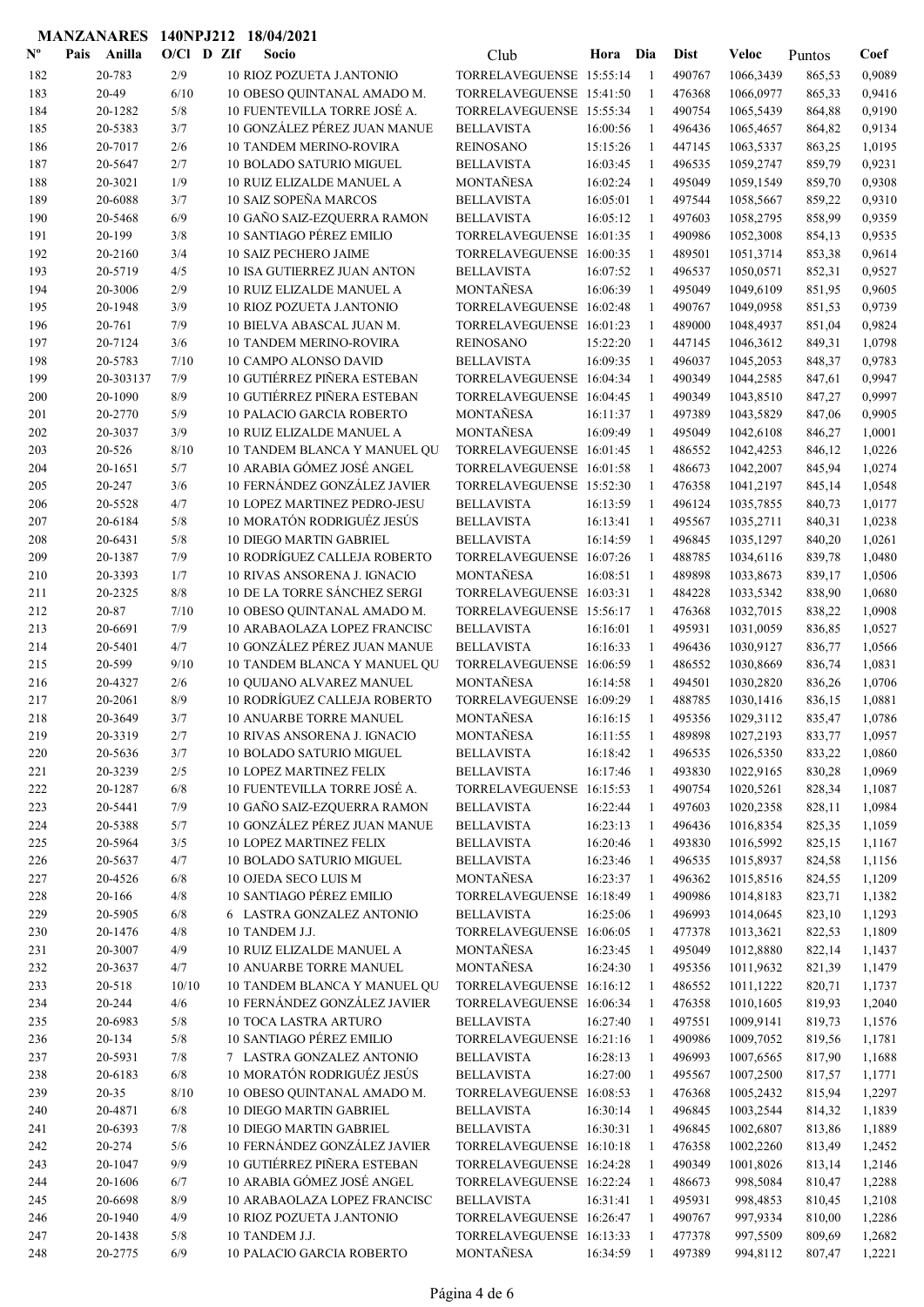| $\mathbf{N}^{\mathbf{o}}$ | Pais | Anilla             | $O/CI$ D ZIf |  | Socio                                                 | Club                                          | Hora     | Dia               | <b>Dist</b>      | Veloc                | Puntos           | Coef             |
|---------------------------|------|--------------------|--------------|--|-------------------------------------------------------|-----------------------------------------------|----------|-------------------|------------------|----------------------|------------------|------------------|
| 249                       |      | 20-3297            | 3/7          |  | 10 RIVAS ANSORENA J. IGNACIO                          | <b>MONTAÑESA</b>                              | 16:29:00 | $\mathbf{1}$      | 489898           | 991,6964             | 804,94           | 1,2458           |
| 250                       |      | 20-3039            | 5/9          |  | <b>10 RUIZ ELIZALDE MANUEL A</b>                      | MONTAÑESA                                     | 16:34:32 | $\mathbf{1}$      | 495049           | 991,0230             | 804,39           | 1,2377           |
| 251                       |      | 20-6838            | 8/10         |  | 10 CAMPO ALONSO DAVID                                 | <b>BELLAVISTA</b>                             | 16:37:36 | $\mathbf{1}$      | 496037           | 986,9419             | 801,08           | 1,2402           |
| 252                       |      | 20-728             | 8/9          |  | 10 BIELVA ABASCAL JUAN M.                             | TORRELAVEGUENSE 16:31:27                      |          | -1                | 489000           | 984,9935             | 799,50           | 1,2631           |
| 253                       |      | 20-5576            | 4/6          |  | 10 GAÑO CANTO LUIS                                    | <b>BELLAVISTA</b>                             | 16:40:10 | $\mathbf{1}$      | 497535           | 984,8928             | 799,42           | 1,2463           |
| 254                       |      | 20-3290            | 4/7          |  | 10 RIVAS ANSORENA J. IGNACIO                          | MONTAÑESA                                     | 16:36:27 | 1                 | 489898           | 976,9628             | 792,98           | 1,2708           |
| 255                       |      | 20-5455            | 8/9          |  | 10 GAÑO SAIZ-EZQUERRA RAMON                           | <b>BELLAVISTA</b>                             | 16:45:05 | 1                 | 497603           | 975,5328             | 791,82           | 1,2560           |
| 256                       |      | 20-8006            | 8/9          |  | <b>10 LASTRA PALOMERA PEDRO</b>                       | <b>BELLAVISTA</b>                             | 16:42:24 | $\mathbf{1}$      | 494752           | 975,0729             | 791,45           | 1,2682           |
| 257                       |      | 20-3652            | 5/7          |  | <b>10 ANUARBE TORRE MANUEL</b>                        | MONTAÑESA                                     | 16:45:56 | 1                 | 495356           | 969,5120             | 786,93           | 1,2716           |
| 258                       |      | 20-6129            | 7/8          |  | 10 MORATÓN RODRIGUÉZ JESÚS                            | <b>BELLAVISTA</b>                             | 16:46:40 | -1                | 495567           | 968,5349             | 786,14           | 1,2760           |
| 259                       |      | 20-3381            | 5/7          |  | 10 RIVAS ANSORENA J. IGNACIO                          | <b>MONTAÑESA</b>                              | 16:41:43 | $\mathbf{1}$      | 489898           | 966,8085             | 784,74           | 1,2958           |
| 260                       |      | 20-5664            | 5/7          |  | <b>10 BOLADO SATURIO MIGUEL</b>                       | <b>BELLAVISTA</b>                             | 16:52:24 | $\mathbf{1}$      | 496535           | 959,6734             | 778,95           | 1,2834           |
| 261                       |      | 20-5642            | 6/7          |  | 10 BOLADO SATURIO MIGUEL                              | <b>BELLAVISTA</b>                             | 16:52:29 | $\mathbf{1}$      | 496535           | 959,5188             | 778,82           | 1,2883           |
| 262                       |      | 20-1313            | 4/6          |  | 10 GUTIÉRREZ MERINO J.JAVIER                          | TORRELAVEGUENSE 16:28:30                      |          | $\mathbf{1}$      | 473007           | 958,4742             | 777,98           | 1,3576           |
| 263                       |      | 20-6457            | 6/8          |  | <b>10 TOCA LASTRA ARTURO</b>                          | <b>BELLAVISTA</b>                             | 16:55:07 | $\mathbf{1}$      | 497551           | 956,6142             | 776,47           | 1,2956           |
| 264                       |      | 20-3330            | 6/7          |  | 10 RIVAS ANSORENA J. IGNACIO                          | MONTAÑESA                                     | 16:47:38 | $\mathbf{1}$      | 489898           | 955,6499             | 775,68           | 1,3208           |
| 265                       |      | 20-2722            | 7/9          |  | 10 PALACIO GARCIA ROBERTO                             | MONTAÑESA                                     | 16:55:39 | $\mathbf{1}$<br>1 | 497389           | 955,3232<br>953,1190 | 775,42           | 1,3058           |
| 266                       |      | 20-6044            | 4/7          |  | 10 SAIZ SOPEÑA MARCOS                                 | <b>BELLAVISTA</b>                             | 16:57:01 |                   | 497544           |                      | 773,63           | 1,3104           |
| 267                       |      | 20-8105            | 7/8<br>8/9   |  | <b>10 TOCA LASTRA ARTURO</b>                          | <b>BELLAVISTA</b>                             | 16:57:08 | 1<br>$\mathbf{1}$ | 497551<br>497389 | 952,9194             | 773,47           | 1,3153           |
| 268<br>269                |      | 20-2718<br>20-1411 | 6/8          |  | 10 PALACIO GARCIA ROBERTO<br>10 TANDEM J.J.           | MONTAÑESA<br>TORRELAVEGUENSE 16:38:07         | 16:58:33 | 1                 | 477378           | 950,0315<br>948,8416 | 771,12           | 1,3206<br>1,3811 |
| 270                       |      | 20-723             | 9/9          |  | 10 BIELVA ABASCAL JUAN M.                             | TORRELAVEGUENSE 16:51:16                      |          | -1                | 489000           | 947,1849             | 770,16<br>768,81 | 1,3533           |
|                           |      | 20-5872            | 9/10         |  |                                                       | <b>BELLAVISTA</b>                             | 16:59:09 | $\mathbf{1}$      |                  |                      |                  |                  |
| 271                       |      | 20-1944            | 5/9          |  | <b>10 CAMPO ALONSO DAVID</b>                          | TORRELAVEGUENSE 16:55:52                      |          | $\mathbf{1}$      | 496037           | 946,3646             | 768,15           | 1,3390           |
| 272<br>273                |      | 20-8039            | 9/9          |  | 10 RIOZ POZUETA J.ANTONIO<br>10 LASTRA PALOMERA PEDRO |                                               | 17:07:11 | 1                 | 490767<br>494752 | 942,2123<br>929,6646 | 764,78           | 1,3584<br>1,3524 |
| 274                       |      | 20-176             | 6/8          |  | 10 SANTIAGO PÉREZ EMILIO                              | <b>BELLAVISTA</b><br>TORRELAVEGUENSE 17:03:35 |          | $\mathbf{1}$      | 490986           | 928,8715             | 754,59           | 1,3678           |
| 275                       |      | 20-2158            | 4/4          |  | <b>10 SAIZ PECHERO JAIME</b>                          | TORRELAVEGUENSE 17:02:54                      |          | $\mathbf{1}$      | 489501           | 927,2608             | 753,95<br>752,64 | 1,3770           |
| 276                       |      | 20-149             | 7/8          |  | 10 SANTIAGO PÉREZ EMILIO                              | TORRELAVEGUENSE 17:04:42                      |          | $\mathbf{1}$      | 490986           | 926,9133             | 752,36           | 1,3778           |
| 277                       |      | 20-6893            | 9/9          |  | 10 ARABAOLAZA LOPEZ FRANCISC                          | <b>BELLAVISTA</b>                             | 17:11:07 | $\mathbf{1}$      | 495931           | 925,0431             | 750,84           | 1,3690           |
| 278                       |      | 20-1308            | 5/6          |  | 10 GUTIÉRREZ MERINO J.JAVIER                          | TORRELAVEGUENSE 16:49:45                      |          | $\mathbf{1}$      | 473007           | 918,9063             | 745,86           | 1,4405           |
| 279                       |      | 20-1331            | 6/6          |  | 10 GUTIÉRREZ MERINO J.JAVIER                          | TORRELAVEGUENSE 16:56:44                      |          | $\mathbf{1}$      | 473007           | 906,6068             | 735,88           | 1,4457           |
| 280                       |      | 20-6066            | 5/7          |  | 10 SAIZ SOPEÑA MARCOS                                 | <b>BELLAVISTA</b>                             | 17:33:52 | -1                | 497544           | 890,2732             | 722,62           | 1,3793           |
| 281                       |      | 20-4302            | 3/6          |  | 10 QUIJANO ALVAREZ MANUEL                             | MONTAÑESA                                     | 17:40:31 | $\mathbf{1}$      | 494501           | 874,4234             | 709,75           | 1,3928           |
| 282                       |      | 20-189             | 8/8          |  | 10 SANTIAGO PÉREZ EMILIO                              | TORRELAVEGUENSE 17:37:25                      |          | 1                 | 490986           | 872,9933             | 708,59           | 1,4077           |
| 283                       |      | 20-5529            | 5/7          |  | 10 LOPEZ MARTINEZ PEDRO-JESU                          | <b>BELLAVISTA</b>                             | 17:50:23 | 1                 | 496124           | 862,2495             | 699,87           | 1,3981           |
| 284                       |      | $20 - 50$          | 9/10         |  | 10 OBESO QUINTANAL AMADO M.                           | TORRELAVEGUENSE 17:29:11                      |          | $\mathbf{1}$      | 476368           | 859,5856             | 697,71           | 1,4612           |
| 285                       |      | 20-5129            | 7/7          |  | 10 GAÑO SAIZ-EZQUERRA JOSE L                          | <b>BELLAVISTA</b>                             | 17:51:22 | $\mathbf{1}$      | 493353           | 855,9707             | 694,77           | 1,4159           |
| 286                       |      | 20-8089            | 8/8          |  | 10 DIEGO MARTIN GABRIEL                               | <b>BELLAVISTA</b>                             | 18:02:30 | $\mathbf{1}$      | 496845           | 845,6936             | 686,43           | 1,4109           |
| 287                       |      | 20-6089            | 6/7          |  | 10 SAIZ SOPEÑA MARCOS                                 | <b>BELLAVISTA</b>                             | 18:08:10 | -1                | 497544           | 838,7929             | 680,83           | 1,4138           |
| 288                       |      | 20-2772            | 9/9          |  | 10 PALACIO GARCIA ROBERTO                             | MONTAÑESA                                     | 18:12:26 | 1                 | 497389           | 832,5431             | 675,76           | 1,4192           |
| 289                       |      | 20-166331          | 9/9          |  | 10 LOPEZ MARTINEZ MANUEL                              | MONTAÑESA                                     | 18:14:00 | $\mathbf{1}$      | 492228           | 821,7496             | 667,00           | 1,4390           |
| 290                       |      | 20-6176            | 8/8          |  | 10 MORATÓN RODRIGUÉZ JESÚS                            | <b>BELLAVISTA</b>                             | 18:20:59 | -1                | 495567           | 817,7898             | 663,78           | 1,4343           |
| 291                       |      | 20-6578            | 9/10         |  | <b>10 CABELLOS GARCIA FERNANDO</b>                    | <b>BELLAVISTA</b>                             | 18:22:29 | $\mathbf{1}$      | 496202           | 816,8158             | 662,99           | 1,4374           |
| 292                       |      | 20-3040            | $6/9$        |  | 10 RUIZ ELIZALDE MANUEL A                             | MONTAÑESA                                     | 18:28:04 | $\mathbf{1}$      | 495049           | 807,4962             | 655,43           | 1,4457           |
| 293                       |      | 20-5086            | 8/9          |  | 10 SALMON ARCE JOSE MANUE                             | <b>BELLAVISTA</b>                             | 18:36:20 | $\mathbf{1}$      | 495925           | 798,1626             | 647,85           | 1,4481           |
| 294                       |      | 20-7004            | 4/6          |  | <b>10 TANDEM MERINO-ROVIRA</b>                        | <b>REINOSANO</b>                              | 17:44:17 | -1                | 447145           | 785,4525             | 637,54           | 1,6115           |
| 295                       |      | 20-5544            | 6/7          |  | 10 LOPEZ MARTINEZ PEDRO-JESU                          | <b>BELLAVISTA</b>                             | 19:08:32 | -1                | 496124           | 759,1411             | 616,18           | 1,4574           |
| 296                       |      | 20-802             | 7/7          |  | 10 SAIZ SOPEÑA MARCOS                                 | <b>BELLAVISTA</b>                             | 19:24:37 | -1                | 497544           | 743,0281             | 603,10           | 1,4581           |
| 297                       |      | $20 - 28$          | 10/10        |  | 10 OBESO QUINTANAL AMADO M.                           | TORRELAVEGUENSE 18:58:30                      |          | 1                 | 476368           | 740,2766             | 600,87           | 1,5281           |
| 298                       |      | 20-1225            | 7/8          |  | 10 FUENTEVILLA TORRE JOSÉ A.                          | TORRELAVEGUENSE 19:19:27                      |          | $\mathbf{1}$      | 490754           | 738,5868             | 599,50           | 1,4883           |
| 299                       |      | 20-6566            | 10/10        |  | 10 CABELLOS GARCIA FERNANDO                           | <b>BELLAVISTA</b>                             | 19:27:45 | -1                | 496202           | 737,5726             | 598,67           | 1,4769           |
| 300                       |      | 20-5498            | 9/9          |  | 10 GAÑO SAIZ-EZQUERRA RAMON                           | <b>BELLAVISTA</b>                             | 19:32:58 | -1                | 497603           | 733,9638             | 595,74           | 1,4777           |
| 301                       |      | 20-5629            | 7/7          |  | 10 BOLADO SATURIO MIGUEL                              | <b>BELLAVISTA</b>                             | 19:32:08 | $\mathbf{1}$      | 496535           | 733,2898             | 595,20           | 1,4858           |
| 302                       |      | 20-1721            | 7/7          |  | 10 ARABIA GÓMEZ JOSÉ ANGEL                            | TORRELAVEGUENSE 19:21:29                      |          | $\mathbf{1}$      | 486673           | 730,2103             | 592,70           | 1,5209           |
| 303                       |      | 20-276             | 6/6          |  | 10 FERNÁNDEZ GONZÁLEZ JAVIER                          | TORRELAVEGUENSE 19:08:47                      |          | $\mathbf{1}$      | 476358           | 728,6175             | 591,40           | 1,5590           |
| 304                       |      | 20-5795            | 10/10        |  | 10 CAMPO ALONSO DAVID                                 | <b>BELLAVISTA</b>                             | 19:45:47 | -1                | 496037           | 718,0790             | 582,85           | 1,5021           |
| 305                       |      | 20-1439            | 7/8          |  | 10 TANDEM J.J.                                        | TORRELAVEGUENSE 19:33:33                      |          | 1                 | 477378           | 703,5266             | 571,04           | 1,5659           |
| 306                       |      | 20-3018            | 7/9          |  | 10 RUIZ ELIZALDE MANUEL A                             | MONTAÑESA                                     | 20:03:44 | -1                | 495049           | 698,4983             | 566,96           | 1,5150           |
| 307                       |      | 20-4532            | 7/8          |  | 10 OJEDA SECO LUIS M                                  | MONTAÑESA                                     | 20:27:44 | $\mathbf{1}$      | 496362           | 677,4115             | 549,84           | 1,5159           |
| 308                       |      | 20-1275            | 8/8          |  | 10 FUENTEVILLA TORRE JOSÉ A.                          | TORRELAVEGUENSE 20:26:42                      |          | 1                 | 490754           | 670,7038             | 544,40           | 1,5382           |
| 309                       |      | 20-5068            | 9/9          |  | 10 SALMON ARCE JOSE MANUE                             | <b>BELLAVISTA</b>                             | 20:36:06 | -1                | 495925           | 669,1742             | 543,15           | 1,5272           |
| 310                       |      | 20-6510            | 8/8          |  | <b>10 TOCA LASTRA ARTURO</b>                          | <b>BELLAVISTA</b>                             | 20:50:54 | 1                 | 497551           | 658,2233             | 534,27           | 1,5271           |
| 311                       |      | 20-3616            | 6/7          |  | <b>10 ANUARBE TORRE MANUEL</b>                        | MONTAÑESA                                     | 20:52:52 | $\mathbf{1}$      | 495356           | 653,6189             | 530,53           | 1,5388           |
| 312                       |      | 20-5384            | 6/7          |  | 10 GONZÁLEZ PÉREZ JUAN MANUE                          | <b>BELLAVISTA</b>                             | 20:57:40 | $\mathbf{1}$      | 496436           | 650,9213             | 528,34           | 1,5404           |
| 313                       |      | 20-7034            | 5/6          |  | <b>10 TANDEM MERINO-ROVIRA</b>                        | <b>REINOSANO</b>                              | 20:37:47 | $\mathbf{1}$      | 447145           | 601,9858             | 488,62           | 1,7157           |
| 314                       |      | 20-5524            | 7/7          |  | 10 LOPEZ MARTINEZ PEDRO-JESU                          | <b>BELLAVISTA</b>                             | 08:00:50 | 2                 | 496124           | 584,4775             | 474,41           | 1,5512           |
| 315                       |      | 20-3251            | 4/5          |  | <b>10 LOPEZ MARTINEZ FELIX</b>                        | <b>BELLAVISTA</b>                             | 08:52:03 | 2                 | 493830           | 548,6695             | 445,34           | 1,5634           |